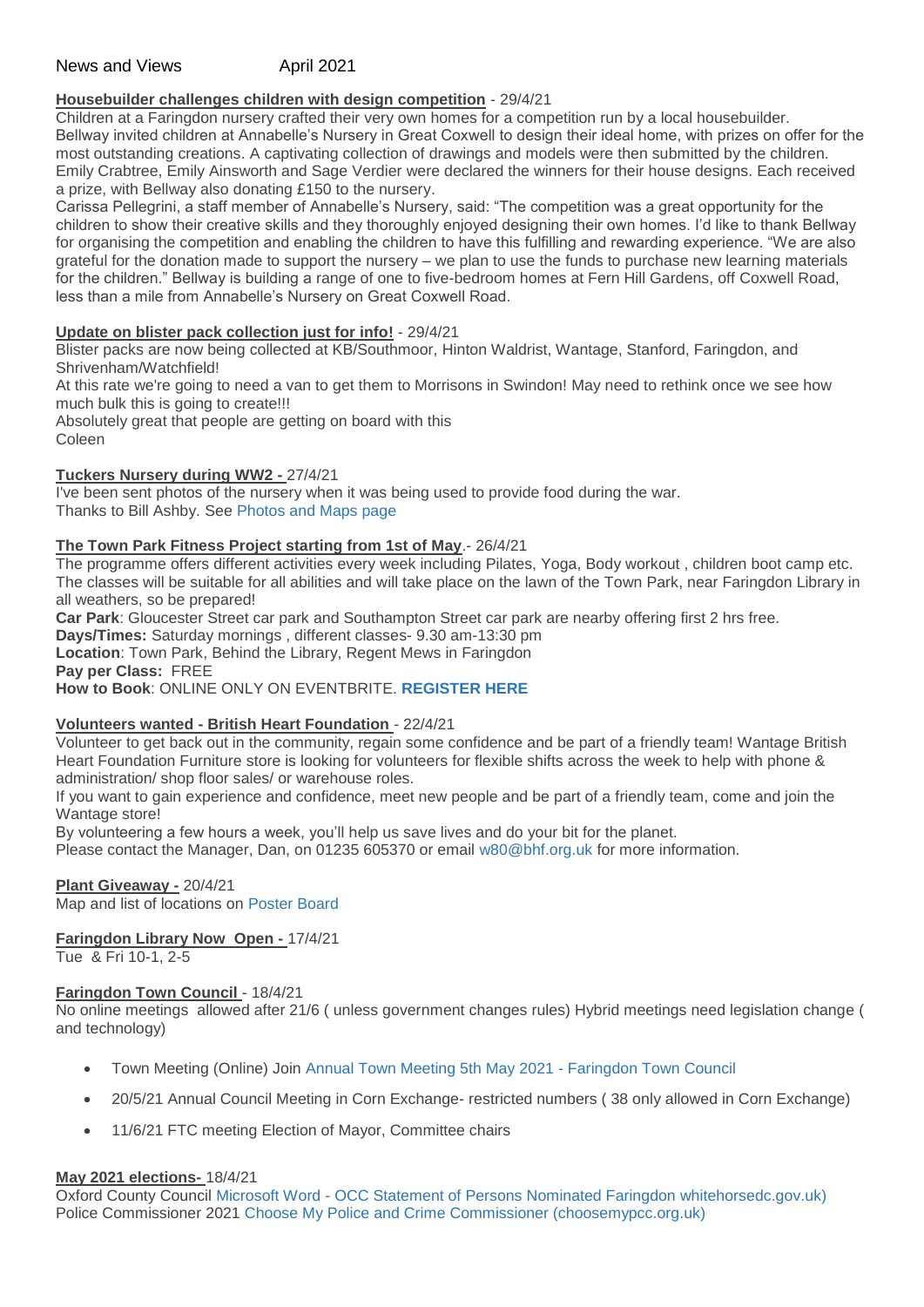## **Volunteer Inn Planning approved -** 18/4/21

Application No : [P20/V3241/LB](http://www.whitehorsedc.gov.uk/java/support/Main.jsp?MODULE=ApplicationDetails&REF=P20/V3239/FUL)

Alterations, extension to and change of use of ground floor of former public house from Class A4 use to Class C3 residential use (2 No apartments),

alterations to first and second floor apartment to create 2 No apartments, construction of detached two-storey building to the rear comprising 2 no

apartments with associated car-parking, cycle and refuse/recycling storage

Amended plans rec 16 March 2021 to show Alterations to ground floor plans to provide one commercial Class E unit and thereby a reduction in total number of residential units from 6 to 5.)

#### **Community Bus Time table -** 17/4/21

Community bus timetable is running on Tuesday and Fridays from 9.02am till 11.15am . The early school service at 8.23 is still not in service For more information please visit: [http://www.faringdoncommunitybus.co.uk/](http://www.faringdoncommunitybus.co.uk/?fbclid=IwAR0t1FyzDlGaa9XbDPodBzgdu9n815wAWJKv7KmWy1omTSXMpXC6ZvugHcQ)

#### **Pill Blister packs collected for recycling at Acacia Charity Shop-** 17/4/21

Fiona Hammond at Acacia UK has kindly agreed to collect blister packs for recycling, in fact she had already started! Just call in and leave them with her. They will be collected from her either when she has no more room, or every 4-6 weeks for a mass recycle!

The blister packs can be for \*any\* tablets or capsules including those for animal use.

The only requirement is that they \*do not\* have any medication left in them.

Thanks all, and happy recycling!

See [The Medicine Packet Recycling Programme | TerraCycle® UK · TerraCycle](https://www.terracycle.com/en-GB/brigades/medicine-packet-uk#how-it-works)

## **Whats On events -** 14/4/21

If you want to spread the word about your activities and events beyond Facebook. send me the details and if you have one, a poster (jpg)

Details of your event will be posted on the [Whats On Calendar](http://weebly-link/296825388337796533) and the poster on the [Noticeboard.](http://weebly-link/267885977289169690)

Use the Contact us form top right of each page

As far as I know this is the only list of events in date order that is produced. The more complete it is, the better Ed

#### **Covid vaccinations** - 14/4/21

For uptodate information about the local vaccination clinic see the News page on [The White Horse Practice](https://www.whmp.co.uk/homepage) website

## **Love to Sing Course - June 2021**- 11/4/21

Do you love to sing? Would you like to try something new this year?

Harmony InSpires, the all-female a Cappella chorus based in Marcham (near Abingdon, Oxfordshire) invites women of all ages and all levels of experience to join a FREE online 'Love to Sing' course over three evenings on 2nd, 9th and 16th June.

No need to read music as we provide teach tracks to help you learn as you sing along! For more details email [lovetosing@harmonyinspires.org](mailto:lovetosing@harmonyinspires.org) or visit [www.harmonyinspires.org](http://www.harmonyinspires.org/)

## **More houses off Coxwell Road** - 11/4/21

Cant believe that planning permission is sought after to build more houses on coxwell rd on steeds farm. That field is home to birds nests every year. It is such a shame. Carran Quirk

Ed: VWHDC refused permission. An appeal hearing will be heard from 27th April. If you want to listen/watch Quote APP/V3120/W/20/3264500 and contact [ALISON.DYSON@planninginspectorate.gov.uk](mailto:ALISON.DYSON@planninginspectorate.gov.uk)

## **FAAAZE - Social Club for young people with Special Needs -** 8/4/21

The Club is for anyone with a disability between the ages of 11 and 25 years with the aim of providing a safe social environment for young people to meet and encourage the development of their independence, social and life skills. The Club meets every Wednesday during term time 4.00pm-5.30pm at the Faringdon Baptist Church. For more information contact: [secretary@faaaze.org](mailto:secretary@faaaze.org) or [www.faaaze.org.](http://www.faaaze.org/)

## **Top marks to Faringdon's vaccination team.** - 8/4/21

Everything went as smooth as clockwork - and congratulations to whoever chose the background mood music! Coincidentally, with the needle going in, the speakers played "Don't worry, be happy' While in the rest area after the job, I heard "I will survive". So far I have.

Surely a deliberate (and inspired) choice of music, but the prefect timing to my own jab must be a coincidence!! Tony Tarry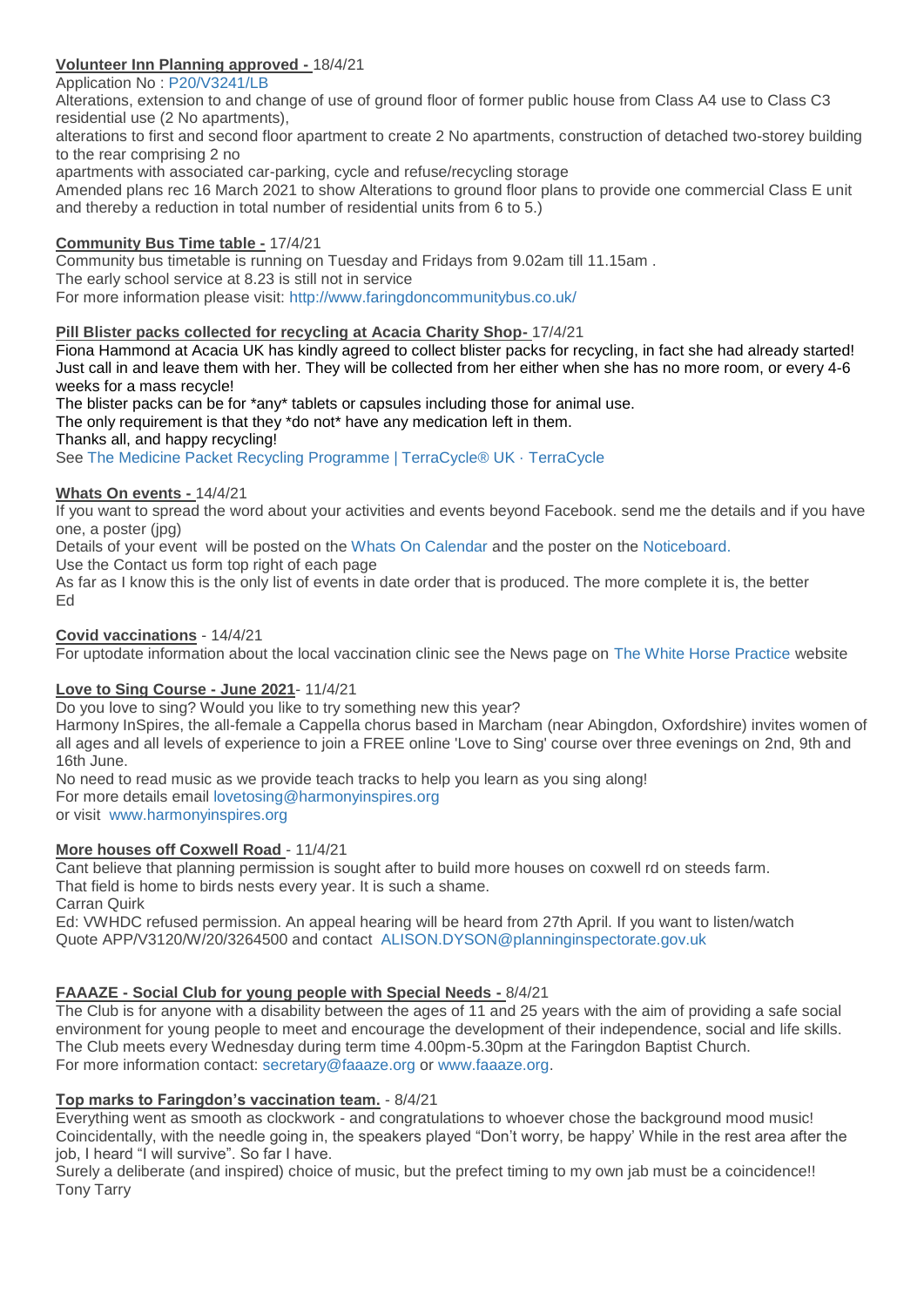## **NEW Crafty Crew Summer workshops** - 8/4/21

[www.thepumphouseproject.org.uk/event/the-crafty-crew/2021-04-21/](https://www.thepumphouseproject.org.uk/event/the-crafty-crew/2021-04-21/)

My name is Katie Pitts and I am going to be taking on the role of Crafty Crew Co-ordinator from 1st April. For now I will see you all on Zoom but I very much look forward to meeting you all when we can get back into the venue and have some much needed tea and cake! Katie. X

New Summer workshops here at The Crafty Crew, there are quite a few this term.

10 Different Crafts for you to get involved in.

Please book all workshops by Friday April 16th. Booking is open by emailing

All workshops are on Zoom on Weds 10am – 12pm.

Once your place has been confirmed you can pick up a kit for the Zoom session from The Pump House Project.

Kits can be collected from TPHP every FRIDAY ONLY between 1-2pm, from 23rd April – 21st May.

It's £2 per kit, this is the minimum donation, so if you feel you would like to give more, please do as everything goes back into helping the Crafty crew.

Please put the Money in an envelope with your name and the name of the workshop/s on it.

Please open the kits in advance to check if you need to pre prepare anything and to check you have all the tools and materials you are required to provide.

## **Confidence Bike rides** - 5/4/21

Sunday Morning Starting Sunday April 11th 11.30-13.00 Meet Southampton St Car Park, Faringdon How to Book: Google Let's Ride - [Confidence Ride](https://www.letsride.co.uk/rides/confidence-ride-9) Or email – [cycle@farcycles.org](mailto:cycle@farcycles.org) or phone – 0790 040 3954

Need motivation or help to get back on your bike? Try joining our supervised rides.

Everyone worries they won't manage – but they all do.

We make sure you have the basic bike skills and build up your confidence before we take you on quiet country roads. You learn to ride safely on your own and in a group. Best of all, it's great fun.

*'I hadn't ridden a bike since I was 7, and after this course I am confidently riding my bike at Uni – thank you' Anna (19)*

*'my family bought me a new bike, and I felt very nervous about changing gears and getting back on the road. This course really helped me' Alison (65+)*

*'I hadn't ridden since I was 6, and was really wobbly, and had never ever cycled in traffic. I wanted to cycle to the local shops…. and now I do' Liz (30+)*

## **A new community lottery is coming to the Vale of White Horse** - 4/4/21

Description: Local charities and good causes in the Vale of White Horse will soon be able to get a funding boost from a brand-

new community lottery being launched by the district council this summer. The forthcoming new White Horse Commun ity Lottery will allow players to choose which local charity their money benefits. Similar community lotteries elsewhere . .

You can see details on our website by clicking the link below, or pasting the web address into your browser. [https://www.whitehorsedc.gov.uk/vale-of-white-horse-district-council/a-new-community-lottery-is-coming-to-the-vale](https://www.whitehorsedc.gov.uk/vale-of-white-horse-district-council/a-new-community-lottery-is-coming-to-the-vale-of-white-horse/)[of-white-horse/](https://www.whitehorsedc.gov.uk/vale-of-white-horse-district-council/a-new-community-lottery-is-coming-to-the-vale-of-white-horse/)

## **Community & Partnerships meeting 31/3/21. Notes -** 3/4/21

Chaired by Bethia Thomas

## 1 **Budgets**

- £2.6k left in events fund. To be used for Covid Recovery events
- £1272 unspent in Youth grants fund. To be used for future events.

#### 2 **The Place**

Terms of reference changed. Fund raising has been separated from the Steering Group responsibilities.

#### 3 **Community Engagement**

 Suggestion that bullet points covering key information from a Committee meeting is produced and made public (facebook, FTC website +++) to help inform local people.. Generally thought to be a good idea, but needs to be thought through.